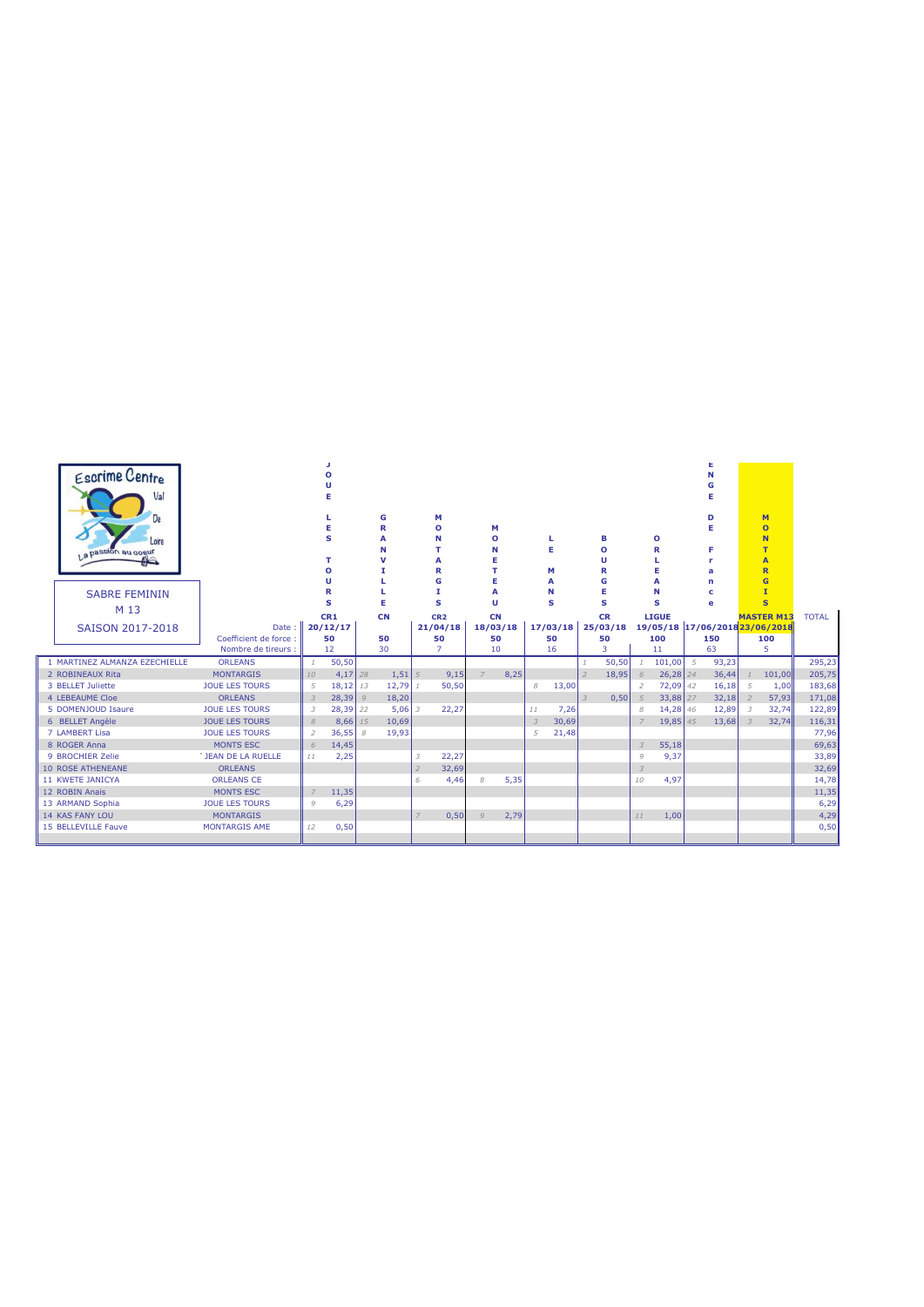|     | Escrime Centre<br>Val<br>La passión au coeur<br>m |                                    |                         | G              | $\mathbf{I}$<br>ı        | $\overline{\mathbf{8}}$<br>F.<br>N<br>A<br>E<br>H<br>$\overline{2}$<br>$\overline{0}$ |                         | $\overline{a}$<br>F.<br>$\mathbf{I}$<br><b>N</b><br>A<br><b>L</b><br>E<br>H<br>$\overline{2}$<br>$\overline{0}$ |                          | л.<br>$\circ$<br>Ù<br>Е<br>L.<br>E<br>s<br>т<br>$\circ$<br>Ù |                         | Е<br>$\overline{A}$<br>$\mathbf{u}$<br>$\bullet$<br><b>u</b><br>Е<br>М<br>$\overline{A}$ |     | $\overline{2}$<br>F<br>$\mathbf{I}$<br>N<br>$\overline{A}$<br><b>L</b><br>E<br>H<br>$\overline{2}$<br>$\overline{0}$ |                | $\Omega$<br>R   |    | н<br>N<br>в<br>ш<br>$\Omega$ |                          | M<br>$\overline{O}$<br>N<br>Ŧ<br>A<br>$\overline{\mathbf{R}}$<br>$\overline{G}$ |                |
|-----|---------------------------------------------------|------------------------------------|-------------------------|----------------|--------------------------|---------------------------------------------------------------------------------------|-------------------------|-----------------------------------------------------------------------------------------------------------------|--------------------------|--------------------------------------------------------------|-------------------------|------------------------------------------------------------------------------------------|-----|----------------------------------------------------------------------------------------------------------------------|----------------|-----------------|----|------------------------------|--------------------------|---------------------------------------------------------------------------------|----------------|
|     | <b>SABRE FEMININ</b>                              |                                    |                         |                |                          | $\overline{2}$                                                                        |                         | $\overline{2}$                                                                                                  |                          | R                                                            |                         | N                                                                                        |     | $\overline{2}$                                                                                                       |                | N               |    | N                            |                          | $\mathbf{r}$                                                                    |                |
|     | M 15                                              |                                    |                         | Е              |                          | $\overline{4}$                                                                        |                         | $\overline{4}$                                                                                                  |                          | s                                                            |                         | s                                                                                        |     | $\overline{a}$                                                                                                       |                | s               |    | T.                           |                          | $\mathbf{s}$                                                                    |                |
|     |                                                   |                                    |                         | <b>CN</b>      |                          |                                                                                       |                         |                                                                                                                 |                          | LIGUE M17                                                    |                         | <b>CN</b>                                                                                |     |                                                                                                                      |                | LIGUE M15       |    | FDJ                          |                          | <b>MASTER</b>                                                                   |                |
|     | SAISON 2017-2018                                  | Date<br>Coefficient de force       |                         | 25/11/17<br>50 |                          | 12/11/17<br>50                                                                        |                         | 21/01/18<br>100                                                                                                 |                          | 18/02/18<br>50                                               |                         | 18/03/18<br>50                                                                           |     | 01/04/18<br>150                                                                                                      |                | 14/04/18<br>100 |    | 02/06/18<br>200              |                          | 23/06/18<br>100                                                                 |                |
|     |                                                   | Nombre de tireurs :                |                         | 28             |                          | 13                                                                                    |                         | 19                                                                                                              |                          | $\overline{7}$                                               |                         | 17                                                                                       |     | 119                                                                                                                  |                | 8               |    | 103                          |                          | $\overline{7}$                                                                  |                |
|     | 1 STAFFALO EVA                                    | <b>ORLEANS CE</b>                  | $\overline{\mathbf{3}}$ | 34,02          | - 6                      | 15,57                                                                                 | $\overline{\mathbf{3}}$ | 63,69                                                                                                           | $\overline{\phantom{a}}$ | 22,27                                                        | -5                      | 22,10                                                                                    | 69  | 18,61                                                                                                                |                | 1101,00         | 21 | $70,62$ 1                    |                          | 101,00                                                                          | 448,87         |
|     | 2 FELLAH ZINA                                     | MONTS ESC                          | $\overline{z}$          | 40,10          | $\overline{2}$           | 36,99                                                                                 | $\overline{2}$          | 77,46                                                                                                           | $\overline{\mathbf{3}}$  | 22,27                                                        | $\overline{\mathbf{3}}$ | 31,11                                                                                    | 41  | 34,94                                                                                                                | 3              | 48,17           | 37 | 46,18                        | $\overline{\phantom{a}}$ | 44,54                                                                           | 381,76         |
|     | 3 MARTINEZ ALMANZA EZECHIELLE                     | <b>ORLEANS CE</b>                  | 12                      | 13,21          | $\mathbf{r}$             | 50,50                                                                                 | 8                       | 30,38                                                                                                           |                          |                                                              | 10                      | 9,86                                                                                     | 22  | 54.48                                                                                                                | $\overline{2}$ | 67.67           | 44 | 38,70                        | $\overline{2}$           | 65,38                                                                           | 330,19         |
|     | 5 LECOMTE CHARLOTTE                               | MONTARGIS AE                       | 14                      | 10,90          | $\overline{\phantom{a}}$ | 29,08                                                                                 | 10                      | 22,80                                                                                                           | $\overline{z}$           | 0,50                                                         | 13                      | 5,23                                                                                     | 51  | 28.09                                                                                                                |                |                 | 47 | 35,86                        | $\overline{\phantom{a}}$ | 44,54                                                                           | 177,01         |
|     | 4 DELOFFRE MATHLIDE                               | ORLEANS CE                         | 20                      | 5,55           | $\overline{3}$           | 29.08                                                                                 | $\overline{7}$          | 34.91                                                                                                           |                          |                                                              | 8                       | 13,80                                                                                    | 82  | 13.19                                                                                                                | $\overline{3}$ | 48.17           | 74 | 16.27                        | $\overline{7}$           | 1,00                                                                            | 161.97         |
|     | 6 LECOMTE JEANNE                                  | MONTARGIS AF                       | 19                      | 6,32           | $\mathbf{Q}$             | 7,67                                                                                  | -5                      | 46,34                                                                                                           | -5                       | 9,15                                                         | $\overline{z}$          | 16,16                                                                                    | 72  | 17.27                                                                                                                | 6              | 14,83           | 87 | 9,29                         | -5                       | 18,29                                                                           | 145,31         |
|     | 7 VIZATELLE ANASTASIA                             | MONTARGIS AE                       | 24                      | 2,81           | -5                       | 19,13                                                                                 | 12 <sup>°</sup>         | 16,61                                                                                                           | 6                        | 4.46                                                         | 14                      | 3.93                                                                                     | 92  | 9.58                                                                                                                 | -5             | 23,60           |    |                              | 6                        | 8,92                                                                            | 89,03          |
|     | 8 LEBEAUME CLOE                                   | ORLEANS CE                         |                         |                | 10                       | 5,61                                                                                  | 11                      | 19.56                                                                                                           |                          |                                                              |                         |                                                                                          | 85  | 12,06                                                                                                                |                |                 |    |                              |                          |                                                                                 | 37,24          |
|     | 9 BERTRAND SOPHIE                                 | <b>ORLEANS CE</b>                  | $\circ$                 | 17,53          | 8                        | 9,96                                                                                  |                         |                                                                                                                 |                          |                                                              |                         |                                                                                          |     |                                                                                                                      |                |                 |    |                              |                          |                                                                                 | 27.49          |
|     | 10 BRICO ALICE<br>11 MALOUMBY NKOBESSE BERENICE   | <b>BOURGES ESC</b><br>MONTARGIS AE |                         |                | $\overline{z}$           | 12.57                                                                                 | 14                      | 11,37                                                                                                           |                          |                                                              |                         | 1,57                                                                                     | 102 | 6.34                                                                                                                 | -8             | 1.00            |    |                              |                          |                                                                                 | 19.91<br>12,94 |
|     | 12 ROBINEAUX RITA                                 | MONTARGIS AE                       |                         |                |                          |                                                                                       |                         |                                                                                                                 |                          |                                                              | 16                      |                                                                                          |     |                                                                                                                      | $\overline{z}$ | 7.42            |    |                              |                          |                                                                                 | 7.42           |
|     | <b>13 BOURDERON MANON</b>                         | ST JEAN DE LA RUELLE               | 28                      | $0,50$ 11      |                          | 3,76                                                                                  |                         |                                                                                                                 |                          |                                                              |                         |                                                                                          |     |                                                                                                                      |                |                 |    |                              |                          |                                                                                 | 4,26           |
|     | <b>14 MIMOUNE AGATHA</b>                          | <b>JOUE LES TOURS</b>              |                         |                | 12                       | 2,06                                                                                  |                         |                                                                                                                 |                          |                                                              |                         |                                                                                          |     |                                                                                                                      |                |                 |    |                              |                          |                                                                                 | 2,06           |
|     | 15 BONNET SARKISSIAN CASSIOPEE                    | <b>JOUE LES TOURS</b>              |                         |                | 13                       | 0,50                                                                                  |                         |                                                                                                                 |                          |                                                              |                         |                                                                                          |     |                                                                                                                      |                |                 |    |                              |                          |                                                                                 | 0.50           |
| 16  |                                                   |                                    |                         |                |                          |                                                                                       |                         |                                                                                                                 |                          |                                                              |                         |                                                                                          |     |                                                                                                                      |                |                 |    |                              |                          |                                                                                 |                |
| 17  |                                                   |                                    |                         |                |                          |                                                                                       |                         |                                                                                                                 |                          |                                                              |                         |                                                                                          |     |                                                                                                                      |                |                 |    |                              |                          |                                                                                 |                |
| 18  |                                                   |                                    |                         |                |                          |                                                                                       |                         |                                                                                                                 |                          |                                                              |                         |                                                                                          |     |                                                                                                                      |                |                 |    |                              |                          |                                                                                 |                |
| 19  |                                                   |                                    |                         |                |                          |                                                                                       |                         |                                                                                                                 |                          |                                                              |                         |                                                                                          |     |                                                                                                                      |                |                 |    |                              |                          |                                                                                 |                |
| -20 |                                                   |                                    |                         |                |                          |                                                                                       |                         |                                                                                                                 |                          |                                                              |                         |                                                                                          |     |                                                                                                                      |                |                 |    |                              |                          |                                                                                 |                |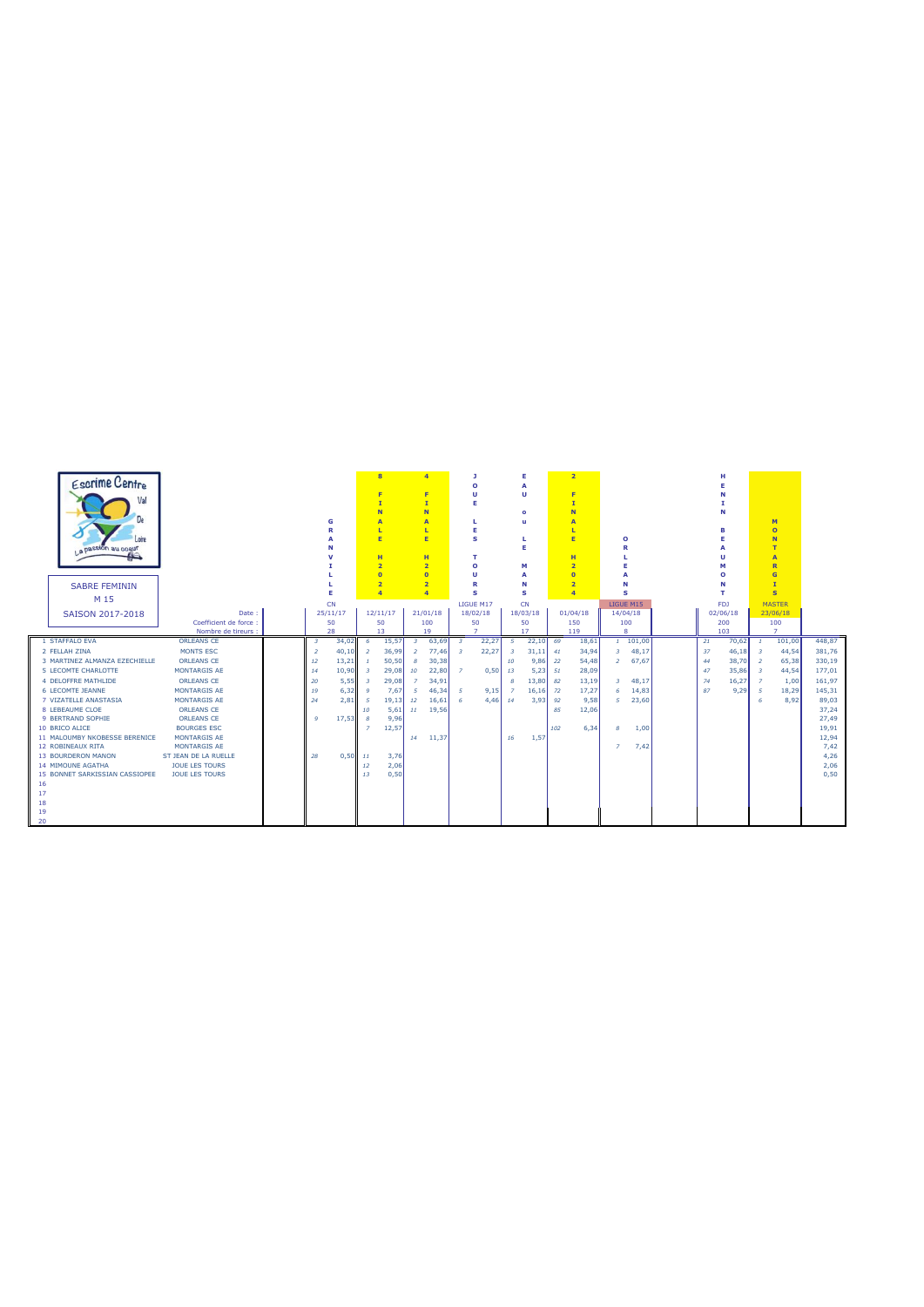| <b>Escrime Centre</b><br>La passión au coque<br><b>SABRE FEMININ</b> |                                               |              | s        |                |          | G<br>$\sqrt{2}$<br>s |               | M<br>N            |                     | $\mathbf{r}$<br>$\Delta$<br>R<br><b>B</b><br>E<br>$\mathbf{s}$ |    | n<br>-11<br>$\Omega$<br>N |                | м<br>$\sqrt{2}$<br>s |          | Е<br>s<br>$\Omega$<br>m<br>s |          | в<br>$\Omega$<br>п<br>ø<br>c<br>s | s<br>$\Omega$<br><b>U</b><br>$\mathbf R$<br>s |                |                | м<br>$\circ$<br>N<br>G<br>s | $\circ$<br>u<br>G<br>E<br>s |      | D<br>D                     | M<br>$\circ$<br>N<br>$\overline{R}$<br>$\overline{a}$<br>$\mathbf{I}$<br>$\mathbf{s}$ |        |                  |
|----------------------------------------------------------------------|-----------------------------------------------|--------------|----------|----------------|----------|----------------------|---------------|-------------------|---------------------|----------------------------------------------------------------|----|---------------------------|----------------|----------------------|----------|------------------------------|----------|-----------------------------------|-----------------------------------------------|----------------|----------------|-----------------------------|-----------------------------|------|----------------------------|---------------------------------------------------------------------------------------|--------|------------------|
| M 17                                                                 |                                               |              | CN1 M17  |                |          | <b>CN1 M20</b>       |               | CE.               |                     | <b>CN2 M17</b>                                                 |    | <b>CN2 M20</b>            |                | <b>CR</b>            |          | CN3 M17                      |          | <b>CN3 M20</b>                    | LIGUE M17                                     |                |                | CR                          | LIGUE M20                   |      | France                     | <b>MASTER</b>                                                                         |        | <b>TOTAL</b>     |
| SAISON 2017-2018                                                     |                                               | Date:        | 01/10/17 |                |          | 08/10/17             |               |                   |                     | 11/11/07                                                       |    | 18/11/17                  |                | 16/12/17             |          | 28/01/18                     |          | 03/02/18                          |                                               | 18/02/18       |                | 21/04/18                    | 25/03/18                    |      | 12/05/18                   | 23/06/18                                                                              |        |                  |
|                                                                      | Coefficient de force :<br>Nombre de tireurs : |              |          | 150<br>68      |          | 150<br>45            |               | 150<br>93         |                     | 150<br>66                                                      |    | 150<br>52                 |                | 50<br>11             |          | 150<br>73                    |          | 150<br>52                         | 100                                           | $\overline{7}$ |                | 50<br>$\overline{7}$        | 50<br>$\overline{ }$        |      | 200<br>77                  | 100<br>$\overline{2}$                                                                 |        |                  |
| 1 CLAPIER FAUSTINE                                                   | <b>ORLÉANS</b>                                | $2001$ 10    |          | 69,65          |          | 2 124,19 19          |               | 54,06             |                     | 87,35                                                          |    |                           |                |                      | 23       | 41,88                        |          | 151,50                            |                                               |                |                |                             |                             |      | 151.42                     |                                                                                       |        | 680.04           |
| 2 AIMÉ AMALIA                                                        | ORLÉANS                                       | 2002         | $18\,$   | 48,75          | 13       | 50,43                | $\mathcal{R}$ | 115,14            |                     | 151,50                                                         | 13 | 54,13                     |                |                      |          |                              |          | 90,40                             |                                               |                |                |                             |                             |      | 119,50                     |                                                                                       |        | 629,85           |
| 3 MENTZ EVA                                                          | <b>MONTARGIS</b>                              | 2002         | 13       | 60,32          |          |                      | 50            | 22,04             |                     |                                                                | 35 | 16,53                     | $\mathcal{I}$  | 50,50                | 34       | 28,21                        | 32       | 19,93                             |                                               | 101,00         |                | $1,00$ 50,50 2              |                             | 0,50 | 26<br>51,99                | 1                                                                                     | 101,00 | 603,52           |
| 4 FREBAULT JEANNE                                                    | <b>ORLÉANS</b>                                | 2001         | 17       | 50.78          | 18       | 37.61                | 47            | 24.08             |                     | 126.68                                                         | 24 | 30.85                     |                |                      |          |                              | 17       | 43.94                             |                                               |                |                |                             |                             |      | 202.00                     |                                                                                       |        | 515.95           |
| 5 LAHAYE FLAVIE                                                      | <b>ORLÉANS</b>                                | 2001         | 31       | 29,42          | 35       | 11,40                | 6             | 92,20             | 27<br>$\mathcal{R}$ | 33,50                                                          | 16 | 46.24                     |                |                      | 10       | 71,00                        | 35       | 16,53                             |                                               |                |                |                             |                             |      | 68.92<br>18                |                                                                                       |        | 369,23<br>343,52 |
| 6 FONDEUR APOLLINE<br>7 DEQUENNE CLAIRE                              | ORLÉANS<br><b>ORLÉANS</b>                     | 2001<br>2002 | 29<br>46 | 31,80<br>15,39 | 30<br>25 | 17,48<br>24,66       | 56<br>60      | 18,29<br>16,00 59 |                     | 112,17<br>5,51                                                 | 17 | 43,94                     |                |                      | 20<br>42 | 46,77<br>20,83               | 38<br>37 | 13,41<br>14,42                    |                                               | 65,38          | - 3            | 22,27                       |                             |      | 22<br>59,68<br>43<br>28,82 |                                                                                       |        | 213,30           |
| 8 STAFFALO EVA                                                       | <b>ORLÉANS</b>                                | 2003         |          |                |          |                      |               |                   | 50                  | 11,44                                                          |    |                           | $\overline{2}$ | 36,05                | - 50     | 14,73                        |          |                                   | $\mathcal{R}$                                 | 44,54          | $\overline{2}$ | 32,69                       |                             |      | 67<br>8,41                 |                                                                                       |        | 147,85           |
| 9 GALLET APOLLINE                                                    | <b>MONTARGIS</b>                              | 2001         |          | 51 11,73       |          | 26 23,12 84          |               | 4,87 44           |                     | 16,02                                                          |    |                           | $\mathcal{R}$  | 27,59                | 48       | 16,16                        |          |                                   |                                               |                |                | 22,27                       |                             |      | 66<br>9,10                 |                                                                                       |        | 130,85           |
| 10 FELLAH ZINA                                                       | <b>MONTS</b>                                  | 2003         |          |                |          |                      |               |                   |                     |                                                                |    |                           | 8              | 7,14                 | 29       | 33,77                        |          |                                   | $\mathcal{R}$                                 | 44,54          |                |                             |                             |      |                            |                                                                                       |        | 85,46            |
| 11 PETIT EDWIGE                                                      | <b>MONTARGIS</b>                              |              |          |                |          |                      |               |                   | 51                  | 10,73                                                          |    |                           | $\mathcal{R}$  | 27,59                | 69       | 3,47                         |          |                                   |                                               |                |                |                             |                             |      | 64<br>10,51                |                                                                                       |        | 52,31            |
| 12 LECOMTE JEANNE                                                    | <b>MONTARGIS</b>                              |              |          |                |          |                      |               |                   |                     |                                                                |    |                           |                |                      |          |                              |          |                                   | $\leq$                                        | 18,29          | - 5            | 9,15                        |                             |      | 11,24<br>63                |                                                                                       |        | 38,68            |
| 13 VIZATELLE ANASTASIA                                               | <b>MONTARGIS</b>                              | $2003$ 67    |          | 2,03           |          |                      |               |                   | 62                  | 3,74                                                           |    |                           | 6              | 13,14                | 73       | 1,50                         |          |                                   | $\kappa$                                      | 8,92           | $\overline{z}$ | 0,50                        |                             |      | 76<br>2,60                 |                                                                                       |        | 32,43            |
| 14 LECOMTE CHARLOTTE                                                 | <b>MONTARGIS</b>                              |              |          |                |          |                      |               |                   |                     |                                                                |    |                           | $\leq$         | 16,94                |          |                              |          |                                   | $\overline{z}$                                | 1,00           | -6             | 4.46                        |                             |      |                            |                                                                                       |        | 22,40            |
| <b>15 TAUVERON ALICE</b>                                             | <b>MONTS</b>                                  |              |          |                |          |                      |               |                   |                     |                                                                |    |                           | $\circ$        | 4,68                 |          |                              |          |                                   |                                               |                |                |                             |                             |      |                            |                                                                                       |        | 4,68             |
| 16 KAPRAL EMMA                                                       | <b>MONTS</b>                                  |              |          |                |          |                      |               |                   |                     |                                                                |    |                           | 10             | 2.49                 |          |                              |          |                                   |                                               |                |                |                             |                             |      |                            |                                                                                       |        | 2,49             |
| 17 HUTER DEBORAH                                                     | <b>MONTS</b>                                  |              |          |                |          |                      |               |                   |                     |                                                                |    |                           | 11             | 0.50                 |          |                              |          |                                   |                                               |                |                |                             |                             |      |                            |                                                                                       |        | 0.50             |
| 18                                                                   |                                               |              |          |                |          |                      |               |                   |                     |                                                                |    |                           |                |                      |          |                              |          |                                   |                                               |                |                |                             |                             |      |                            |                                                                                       |        |                  |
| 19                                                                   |                                               |              |          |                |          |                      |               |                   |                     |                                                                |    |                           |                |                      |          |                              |          |                                   |                                               |                |                |                             |                             |      |                            |                                                                                       |        |                  |
| 20                                                                   |                                               |              |          |                |          |                      |               |                   |                     |                                                                |    |                           |                |                      |          |                              |          |                                   |                                               |                |                |                             |                             |      |                            |                                                                                       |        |                  |
| 21                                                                   |                                               |              |          |                |          |                      |               |                   |                     |                                                                |    |                           |                |                      |          |                              |          |                                   |                                               |                |                |                             |                             |      |                            |                                                                                       |        |                  |
| 22                                                                   |                                               |              |          |                |          |                      |               |                   |                     |                                                                |    |                           |                |                      |          |                              |          |                                   |                                               |                |                |                             |                             |      |                            |                                                                                       |        |                  |
| 23<br>24                                                             |                                               |              |          |                |          |                      |               |                   |                     |                                                                |    |                           |                |                      |          |                              |          |                                   |                                               |                |                |                             |                             |      |                            |                                                                                       |        |                  |
| 25                                                                   |                                               |              |          |                |          |                      |               |                   |                     |                                                                |    |                           |                |                      |          |                              |          |                                   |                                               |                |                |                             |                             |      |                            |                                                                                       |        |                  |
| 26                                                                   |                                               |              |          |                |          |                      |               |                   |                     |                                                                |    |                           |                |                      |          |                              |          |                                   |                                               |                |                |                             |                             |      |                            |                                                                                       |        |                  |
| 27                                                                   |                                               |              |          |                |          |                      |               |                   |                     |                                                                |    |                           |                |                      |          |                              |          |                                   |                                               |                |                |                             |                             |      |                            |                                                                                       |        |                  |
| 28                                                                   |                                               |              |          |                |          |                      |               |                   |                     |                                                                |    |                           |                |                      |          |                              |          |                                   |                                               |                |                |                             |                             |      |                            |                                                                                       |        |                  |
| 29                                                                   |                                               |              |          |                |          |                      |               |                   |                     |                                                                |    |                           |                |                      |          |                              |          |                                   |                                               |                |                |                             |                             |      |                            |                                                                                       |        |                  |
| 30                                                                   |                                               |              |          |                |          |                      |               |                   |                     |                                                                |    |                           |                |                      |          |                              |          |                                   |                                               |                |                |                             |                             |      |                            |                                                                                       |        |                  |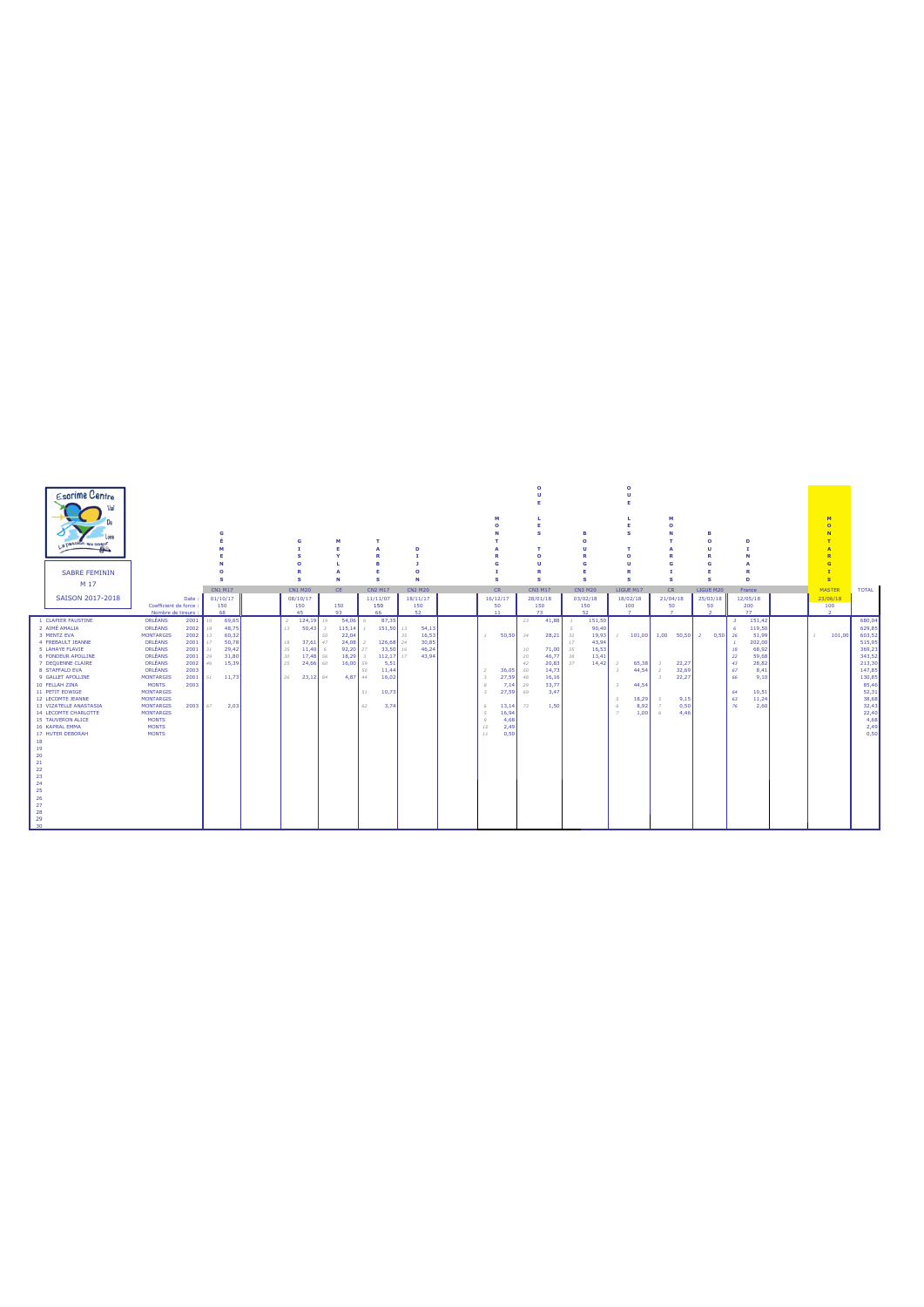| <b>Escrime Centre</b><br>Val<br>Loire<br>a passion au cogur<br><b>SABRE FEMININ</b> |                        |       |                 |          |                | G<br>n          |    | D<br>$\Omega$   |                | м<br>ິ              |    | в<br>$\Omega$<br>п<br>R<br>G | C<br>R           | в<br>n          |        | $\Omega$       |    |                 | M<br>$\circ$<br>G |              |
|-------------------------------------------------------------------------------------|------------------------|-------|-----------------|----------|----------------|-----------------|----|-----------------|----------------|---------------------|----|------------------------------|------------------|-----------------|--------|----------------|----|-----------------|-------------------|--------------|
| M 20                                                                                |                        |       |                 |          |                | s               |    |                 |                |                     |    |                              |                  |                 |        |                |    |                 | $\mathbf{s}$      |              |
|                                                                                     |                        |       | CN Sen          |          |                | <b>CN1 M20</b>  |    | <b>CN2 M20</b>  | CR 1 M20       | <b>CR 1 SENIORS</b> |    | <b>CN3 M20</b>               | <b>LIGUE SEN</b> | LIGUE M20       |        | <b>CR M20</b>  |    | France          | <b>MASTER</b>     | <b>TOTAL</b> |
| SAISON 2017-2018                                                                    | Coefficient de force : | Date: | 30/09/17<br>100 |          |                | 07/10/17<br>150 |    | 18/11/17<br>150 | 09/12/17<br>50 | 17/12/17<br>50      |    | 03/02/18<br>150              | 18/02/18<br>50   | 25/03/18<br>100 |        | 15/04/18<br>50 |    | 26/05/18<br>200 | 24/06/18<br>100   |              |
|                                                                                     | Nombre de tireurs :    |       | 54              |          |                | 45              |    | 52              | $\overline{2}$ |                     |    | 52                           |                  | $\mathcal{P}$   |        | 6              |    | 51              |                   |              |
| 1 CLAPIER FAUSTINE                                                                  | ORLÉANS                | 2001  |                 |          | $\overline{2}$ | 124,19          |    |                 |                |                     |    | 151,50                       |                  |                 |        |                | 15 | 64,25           |                   | 339,94       |
| 2 DAUZAT BONNIE                                                                     | <b>BOURGES</b>         | 1999  | 32              | 14.12 34 |                | 12,55           | 23 | 32,47           |                |                     | 26 | 27,81                        |                  |                 | 101,00 | 19.84<br>3     | 18 | 54,98           |                   | 262,76       |
| 3 AIMÉ AMALIA                                                                       | ORLÉANS                | 2002  |                 |          | 13             | 50,43           | 13 | 54,13           |                |                     | 5  | 90,40                        |                  |                 |        |                | 20 | 49,62           |                   | 244,57       |
| <b>4 FREBAULT JEANNE</b>                                                            | ORLÉANS                | 2001  |                 |          | 18             | 37,61           | 24 | 30,85           |                |                     | 17 | 43,94                        |                  |                 |        |                | 11 | 80,03           |                   | 192,43       |
| 5 FONDEUR APOLLINE                                                                  | ORLÉANS                | 2001  |                 |          | 30             | 17.48           | 17 | 43,94           |                |                     | 38 | 13,41                        |                  |                 |        |                | 21 | 47,13           |                   | 121,96       |
| 6 MENTZ EVA                                                                         | <b>MONTARGIS</b>       |       |                 |          |                |                 | 35 | 16,53           | 50,50          |                     | 32 | 19,93                        |                  | $\overline{z}$  | 1,00   |                | 35 | 21,15           |                   | 109,11       |
| 7 LAHAYE FLAVIE                                                                     | ORLÉANS                | 2001  |                 |          | 35             | 11,40           | 16 | 46,24           |                |                     | 35 | 16,53                        |                  |                 |        |                | 37 | 18,32           |                   | 92,50        |
| 8 DEQUENNE CLAIRE                                                                   | ORLÉANS                | 2002  |                 |          | 25             | 24,66           |    |                 |                |                     | 37 | 14,42                        |                  |                 |        |                | 38 | 16,97           |                   | 56,05        |
| 9 GALLET APOLLINE                                                                   | <b>MONTARGIS</b>       | 2001  |                 |          | 26             | 23.12           |    |                 |                |                     |    |                              |                  |                 |        |                |    |                 |                   | 23,12        |
| 10 VAUZELLE AGATHE                                                                  | <b>BOURGES ESC</b>     |       |                 |          |                |                 | 51 | 2,24            |                |                     | 52 | 1,50                         |                  |                 |        |                |    |                 |                   | 3,74         |
| 11 CASTERET ZOE                                                                     | <b>MONTS</b>           |       |                 |          |                |                 |    |                 | 0,50           |                     |    |                              |                  |                 |        |                |    |                 |                   | 0,50         |
| 12                                                                                  |                        |       |                 |          |                |                 |    |                 |                |                     |    |                              |                  |                 |        |                |    |                 |                   |              |
| 13                                                                                  |                        |       |                 |          |                |                 |    |                 |                |                     |    |                              |                  |                 |        |                |    |                 |                   |              |
|                                                                                     |                        |       |                 |          |                |                 |    |                 |                |                     |    |                              |                  |                 |        |                |    |                 |                   |              |
| 15                                                                                  |                        |       |                 |          |                |                 |    |                 |                |                     |    |                              |                  |                 |        |                |    |                 |                   |              |
|                                                                                     |                        |       |                 |          |                |                 |    |                 |                |                     |    |                              |                  |                 |        |                |    |                 |                   |              |